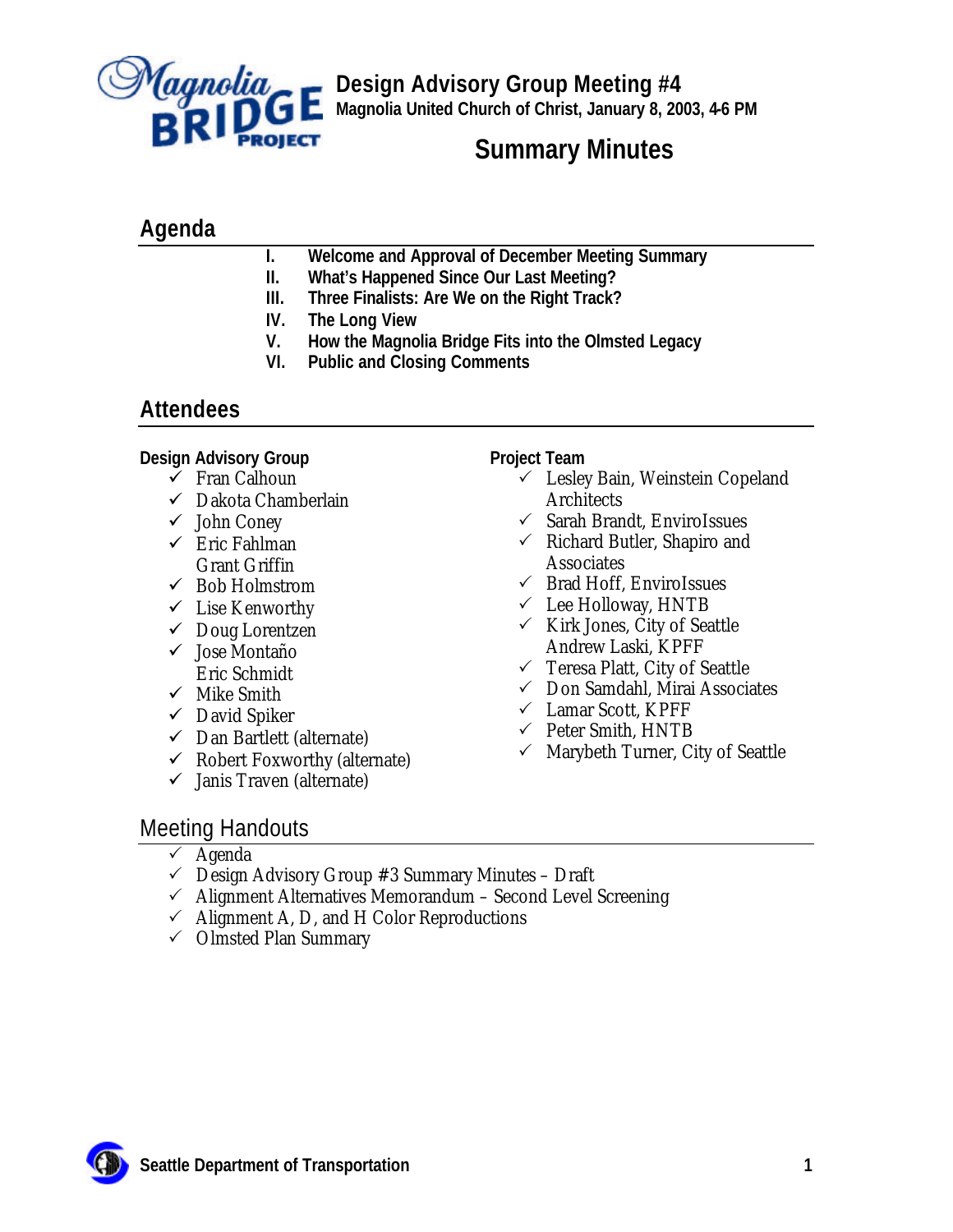# I. Welcome and Approval of December Meeting Summary

#### **Brad Hoff, EnviroIssues – Facilitator**

Brad welcomed the group and walked through the agenda and meeting materials. He then invited comments and corrections to the minutes from the third Design Advisory Group meeting (December 4, 2002). Because some members of the group did not have a chance to review the meeting summary, Brad suggested that approval of the summary be postponed until the February meeting. Members of the Design Advisory Group agreed with this course of action.

**Conclusion: Approval of the December Design Advisory Group meeting summary will occur at the February meeting. Brad introduced Kirk Jones to provide an update on recent project activities.**

## II. What's Happened Since Our Last Meeting?

#### **Kirk Jones, SDOT Project Manager**

Kirk recalled that the second project open house was held the day after the December 4, 2002, Design Advisory Group meeting. Nearly 300 people attended the open house and many people had comments (Lee presented a board that summarized the number of positive and negative comments received on each alignment). The most significant input received by the project team was from citizens along 32<sup>nd</sup> Ave and Galer Street, who presented the 1986 Elliott Bay Marina Environmental Impact Statement (EIS) and pointed out that an agreement had been reached that would not allow a vehicular connection between  $32<sup>nd</sup>$  Ave and the Marina (which would eliminate Alternative B from consideration).

After obtaining a copy of the EIS from a citizen, Kirk met with a City of Seattle lawyer (who had signed the agreement) who reported that the agreement could not be changed without agreement from each of the signatories (which included several regulatory agencies and six residents along  $32<sup>nd</sup>$  Ave). On the day following the meeting with the attorney, the project team briefed the Seattle Port commissioners and discussed the nine surviving alternatives. The Port commissioners asked the team to keep Alternative B on the table, and City staff agreed to meet with the Port's attorneys to further discuss the agreement.

As a result, the consulting team has recommended that Alternatives A, D, and H be put forward for further analysis. In addition to the legal issues surrounding Alternative B, there are also significant environmental and traffic concerns associated with the route (other alternatives didn't change local traffic patterns so significantly upon entrance to Magnolia).

At the last Design Advisory Group meeting, concern was also voiced over potential impacts to businesses on Port property. Both Lee and Kirk met with City Ice and Trident Seafood employees shortly after the advisory group meeting to determine potential impacts and necessary mitigation needed to keep those businesses whole and viable at the same locations. Subsequently, Grace Crunican (SDOT Director) and Kirk met and toured City Ice and Trident Seafood facilities to observe the volume and kind of activities at the plants, and the layout/use of buildings. The City desires to keep these businesses whole and in the same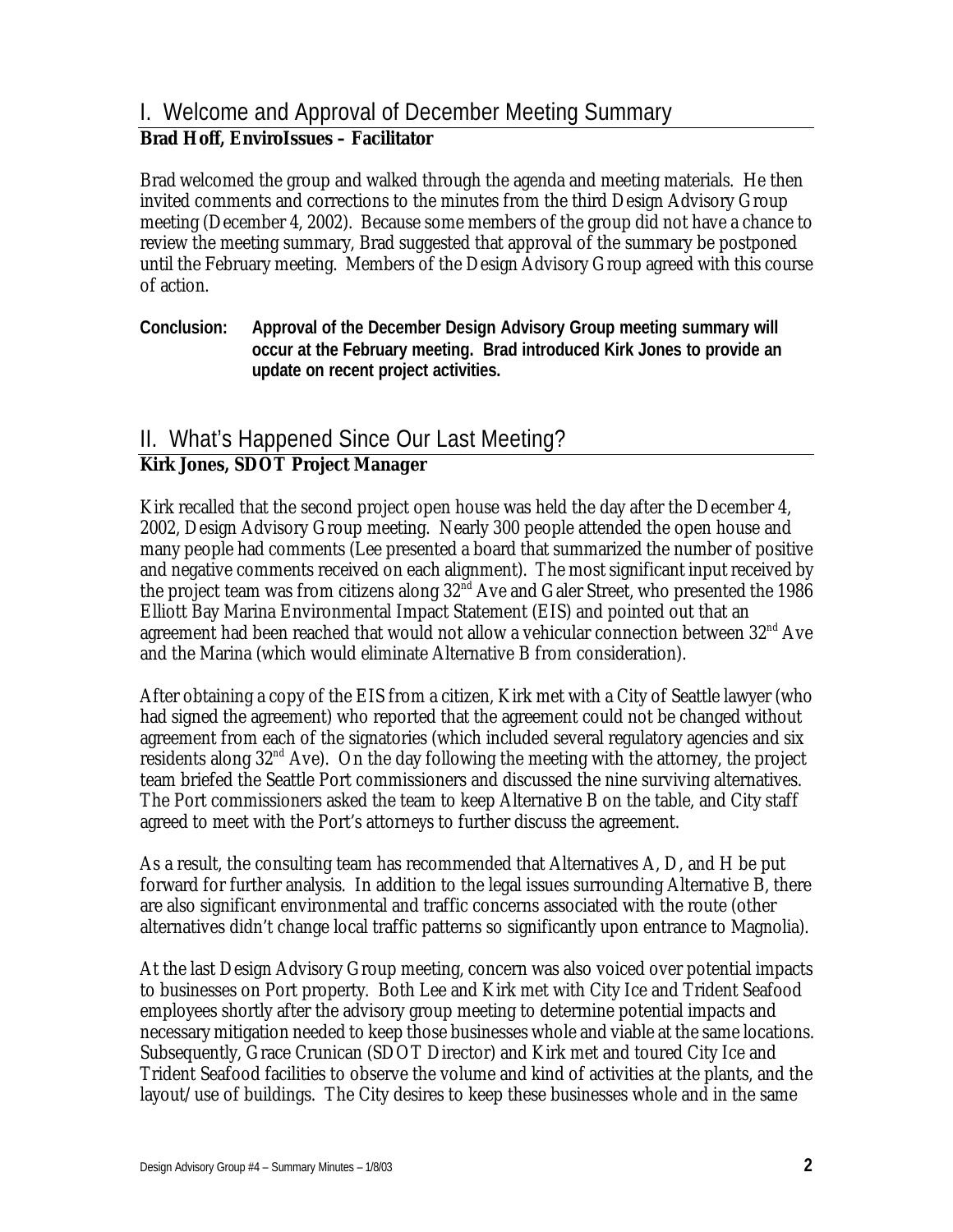location regardless of the alternative selected. Almost a ll of the alignments would have some impact on Port property businesses due to construction.

The consultant team then sent their recommendations to the City, which suggested proceeding with Alternatives A, D, and H. City staff representing different disciplines reviewed and agreed with the basic recommendation, but asked for more information to help strengthen the evaluation. From there, Kirk will present the revised recommendation to Grace Crunican. She is aware that Alternative B still has interest. Kirk also has a meeting next week with Mayor Nickels to brief him on the project so everyone in the City will be aware of where the team is headed. Official direction from the City will probably be obtained by early next week.

| Chamberlain | Is it safe to say that all three recommended alternatives will impact Port<br>property businesses not just during construction, but actually materially<br>impact their operations?                                                                                                                                                                                                                                                                                                                                                                     |
|-------------|---------------------------------------------------------------------------------------------------------------------------------------------------------------------------------------------------------------------------------------------------------------------------------------------------------------------------------------------------------------------------------------------------------------------------------------------------------------------------------------------------------------------------------------------------------|
| Jones       | Yes.                                                                                                                                                                                                                                                                                                                                                                                                                                                                                                                                                    |
| Kenworthy   | Could you please clarify what you mean when you say that City staff were<br>concerned about inconsistencies in the evaluation.                                                                                                                                                                                                                                                                                                                                                                                                                          |
| Jones       | Their concerns came from reviewing the detailed sheets with four categories<br>of criteria [provided to the Design Advisory Group in December]. They<br>thought, for example, that evaluation of some of the environmental criteria<br>should have been ranked as "neutral" instead of "negatively impacts." There<br>were about ten different elements that the staff had questions about.<br>Potential inconsistencies didn't change the overall recommendation, but the<br>comparison of alternatives could be more accurate upon further review.    |
| Kenworthy   | Will we get to see the revised criteria by the next meeting?                                                                                                                                                                                                                                                                                                                                                                                                                                                                                            |
| Jones       | Yes.                                                                                                                                                                                                                                                                                                                                                                                                                                                                                                                                                    |
| Coney       | How much cheaper is Alternative B than A? How many millions of taxpayer<br>dollars would be saved with Alternative B rather than A?                                                                                                                                                                                                                                                                                                                                                                                                                     |
| Jones       | That's one thing the City staff had concern about. Environmental mitigation<br>costs were understated in terms of Alternative B. In addition, the time cost<br>involved just to get permits needs to be considered. We felt that these<br>mitigation costs were understated, so we changed the evaluation slightly.<br>Most of the cost estimating we've done so far simply allows us to compare<br>relative costs, and our initial cost estimates are based on structural elements<br>to be built, and the amount of ROW to be taken (not mitigation). |
| Holloway    | The amount of mitigation could be high for individual alignments and may<br>not have shown up in our totals during our first cost estimations.                                                                                                                                                                                                                                                                                                                                                                                                          |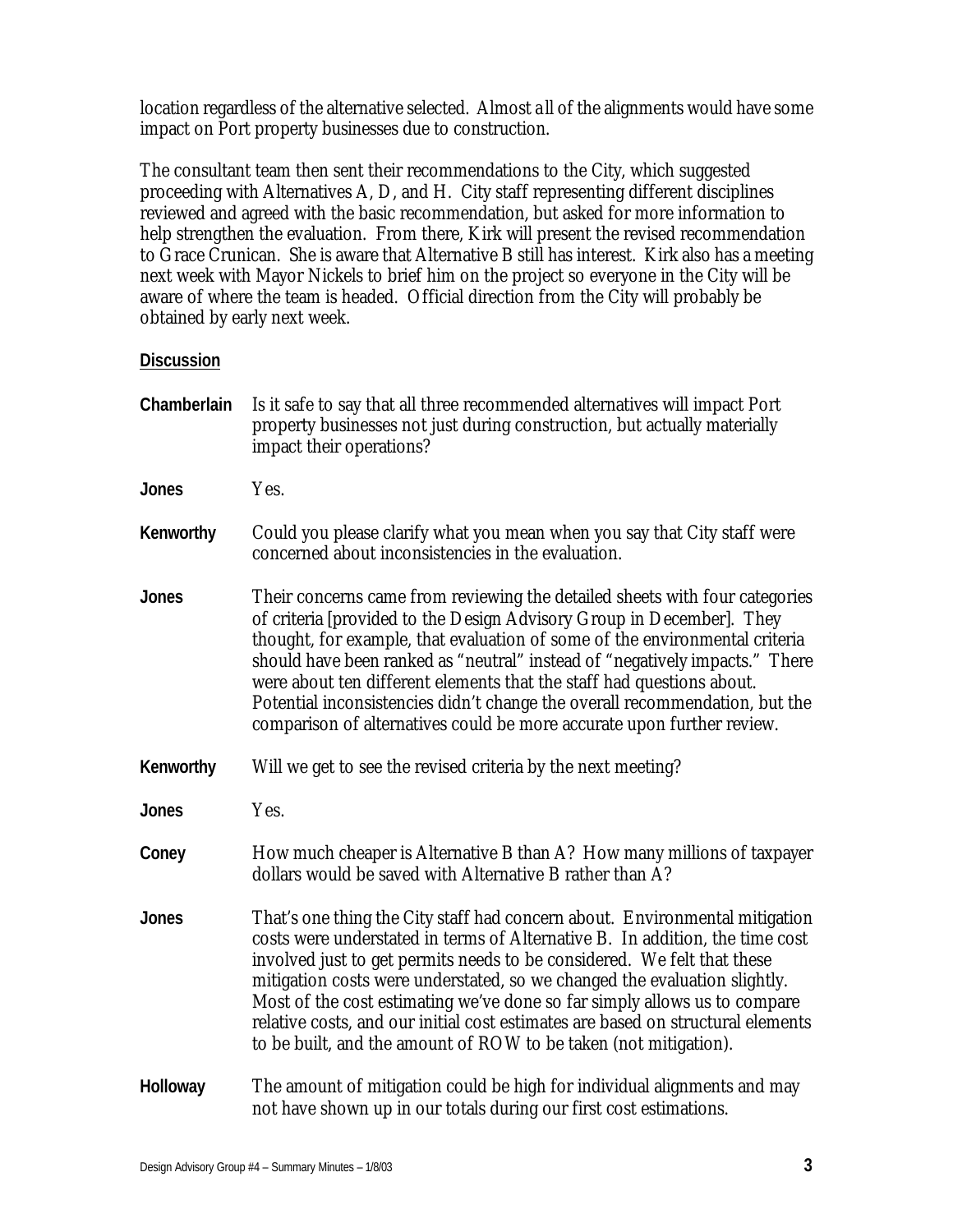- **Coney** Are we talking about a \$10 million savings? \$20 million savings?
- **Holloway** I don't think we can answer that yet with any accuracy.
- **Chamberlain** I don't agree that the cost of mitigation for Alternative B will be much more than the others. Certainly if you build in the water, that will be tough, but not impossible. The Port's position is that Alternative B still deserves consideration. We're not ready to walk away from that option. In terms of where we're at, it might be premature to move ahead. Alternative H is very problematic, and we're not ready to say that we're OK with Alternative H because it introduces three roads that chop up our property into 7 or 8 pieces. In terms of overall process, there's a lot going on (e.g., Monorail, Elliott/15<sup>th</sup> Ave congestion, Sounder, etc.) and we may be rushing to decision here.
- **Holloway** From what we've done so far, we're interested in taking the next step.
- **Chamberlain** I would argue that you haven't yet considered key components like the Monorail, Sounder, or the Port's issue of what they plan to do with their property. We don't see a need to rush to decision because there isn't enough time [i.e., there's no hard deadline driving the process]. It may serve us well to take a look at what we're doing in that area collectively. We haven't heard enough from constituent pieces to definitively say that Alternatives A, D, and H are the finalists.
- **Holloway** Would you be comfortable if we said our finalists were Alternatives A, B, D, and H?
- **Chamberlain** Well, the Port likes Alternative B, but we still haven't looked at the Sounder station, the Monorail, Elliott/ $15<sup>th</sup>$  Ave intersections, etc. The cluster of intersections to the south is problematic and needs more analysis.
- **Jones** To move beyond where we are, we want to spend time on a small number of alignments to answer just those questions.
- **Chamberlain** At this point, we aren't supportive of going on. There's Tsubota Steel, and the National Guard wants to move out. There's a lot going on in that area, and I haven't heard enough about that. What about available capacity on Elliott Ave?
- Lorentzen I'd suggest meetings with lawyers to talk more about Alternative B. A lot has changed since 1986. Have you made contact to see if signatories are willing to negotiate?
- **Jones** One EPA attorney who lives on 32<sup>nd</sup> Ave stated that he would keep us in litigation for years if we proceed on Alternative B.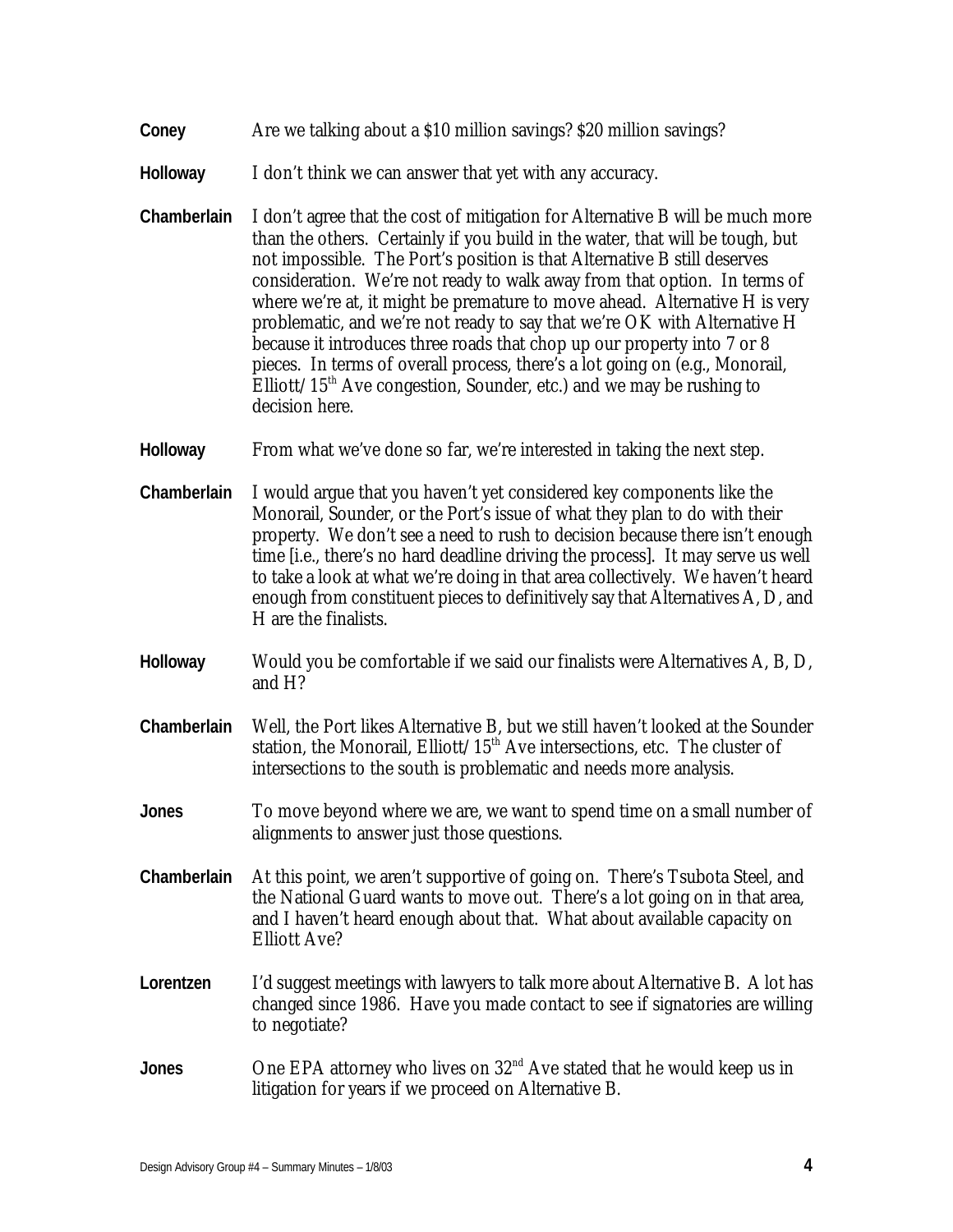- **Chamberlain** I don't think that one threat of litigation should preclude negotiations.
- **Bartlett** It seems to me that those most opposed to Alternative B are on the beach. Would a federal mandate override the underlying private agreement? If it looks like that's the way to go, then could "eminent domain" supercede the need to go through lengthy negotiations with property owners?
- **Jones** We're not sure about that.
- **Chamberlain** We need to take some of time to work on cooperative studies to look at what's going to go on in the project area. We don't know yet what actions will have a huge impact.
- **Kenworthy** The reality is that the project is happening in a large political context that could have enormous regional impacts. The Port looked at a complex Master Planning process that took 1.5 years, and this project has now gotten ahead of them. I wonder if it is the best use of city resources to charge ahead? Does this timetable serve the city or region best? We haven't heard how the bridge will enhance traffic mobility on  $15<sup>th</sup>$  Avenue. The team's done great work so far, but I still don't have an idea about who's got the whip. I have serious concerns about such a quick schedule, and would like to hear more about what is driving this process.
- **Jones** We don't have a specific date that we have to get this project done by. There is some flexibility to the schedule, and we're attempting to figure out what's a logical way to screen the alternatives and what is the amount of time that it would take. That's how this project has been set up. We knew we'd be ahead of the Port, but we think we're looking at the best way to replace the bridge and recognize the future development that could occur (this has been in the back of our mind throughout the process). We didn't want to get into the position of spinning our wheels looking at things that aren't moving us forward in a focused direction. That was our concern. We want to spend this money effectively.
- **Chamberlain** But what if we make a decision that is in direct conflict with what the Port would like to do with, for example, Pier 91?
- **Holloway** Where I was coming from, with us being ahead, is that we know the area is largely going to be developed, and we know the kinds of things you might want to do, so we think we can aggressively put in transportation infrastructure that would serve those uses, even at this point when we don't know exactly what will be done. Do you have an example of how we might conflict?
- **Chamberlain** Using Alternative H as an example, it chops our land into 7 or 8 pieces with a northern, southern, and north-south road. This may work with what we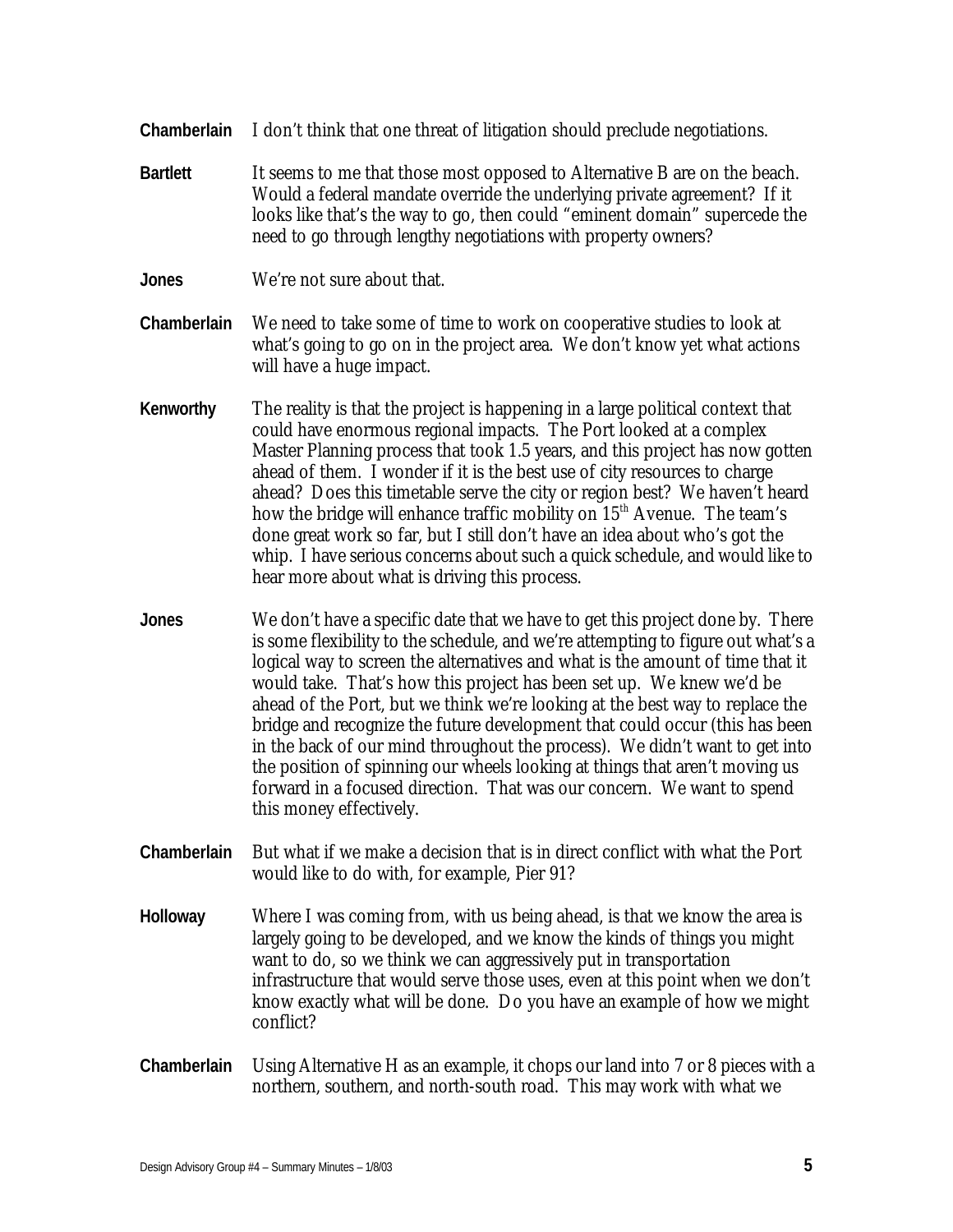eventually do, but to take the area and chop it up may hinder the Port's ability to attract large-use development.

- **Hoff** I think we've heard that concern loud and clear. This is in many ways a balancing act. Using State Route 520 as an example, they've studied, studied, studied, but nothing has happened. It's a matter of actually doing something versus studying enough to make good decisions.
- **Conclusion: Members of the Design Advisory Group support reconsideration of Alternative B, slowing the overall process, and integrating the project with the Port master planning process. Additional action items included:**
	- **EXECT:** Sending the revised criteria evaluation to the Design Advisory Group for **review, and**
	- w **Reviewing the procedure necessary to negotiate with property owners along Alternative B (specifically 32nd Ave landowners).**

**Brad introduced a new member of the group, David Spiker, a member of the Seattle Design Commission and practicing architect with 25 years experience. Brad then introduced Lee Holloway and Lamar Scott to discuss the final three proposed alternatives.**

## III. Three Finalists: Are We on the Right Track?

#### **Lee Holloway, HNTB Project Manager Lamar Scott, KPFF**

Lee presented a matrix that compared the team's initial screening, and explained that early in the process it looked like Alternatives B, D, and H were the three that should be studied further (Alternative A was also a possibility). Cost estimates were a little soft, but the team didn't think that there were any alternatives that were outrageously expensive, so cost wasn't considered something that should limit the alternatives that were considered. The project team then took this evaluation to the open house (after covering up the check marks that showed Alternatives B, D, and H as the leaders). People at the open house didn't look at the matrix much, but they did spend time reviewing each of the alignments. Many people also submitted comment forms, and the team took those (and additional comment forms received by mail), and tabulated the positive and negative comments made about each alignment. From that tabulation, it was clear that there was public support for Alternatives A, B, D, and H. There was very little public support for the others.

Lee then summarized why the team recommended dropping six of the alternatives:

 $\bullet$  Alternative C: There was no community support, and very little from the design team, largely due to the fact that the alignment would (1) take drivers so much out of the desired direction of travel and (2) add stop lights, etc.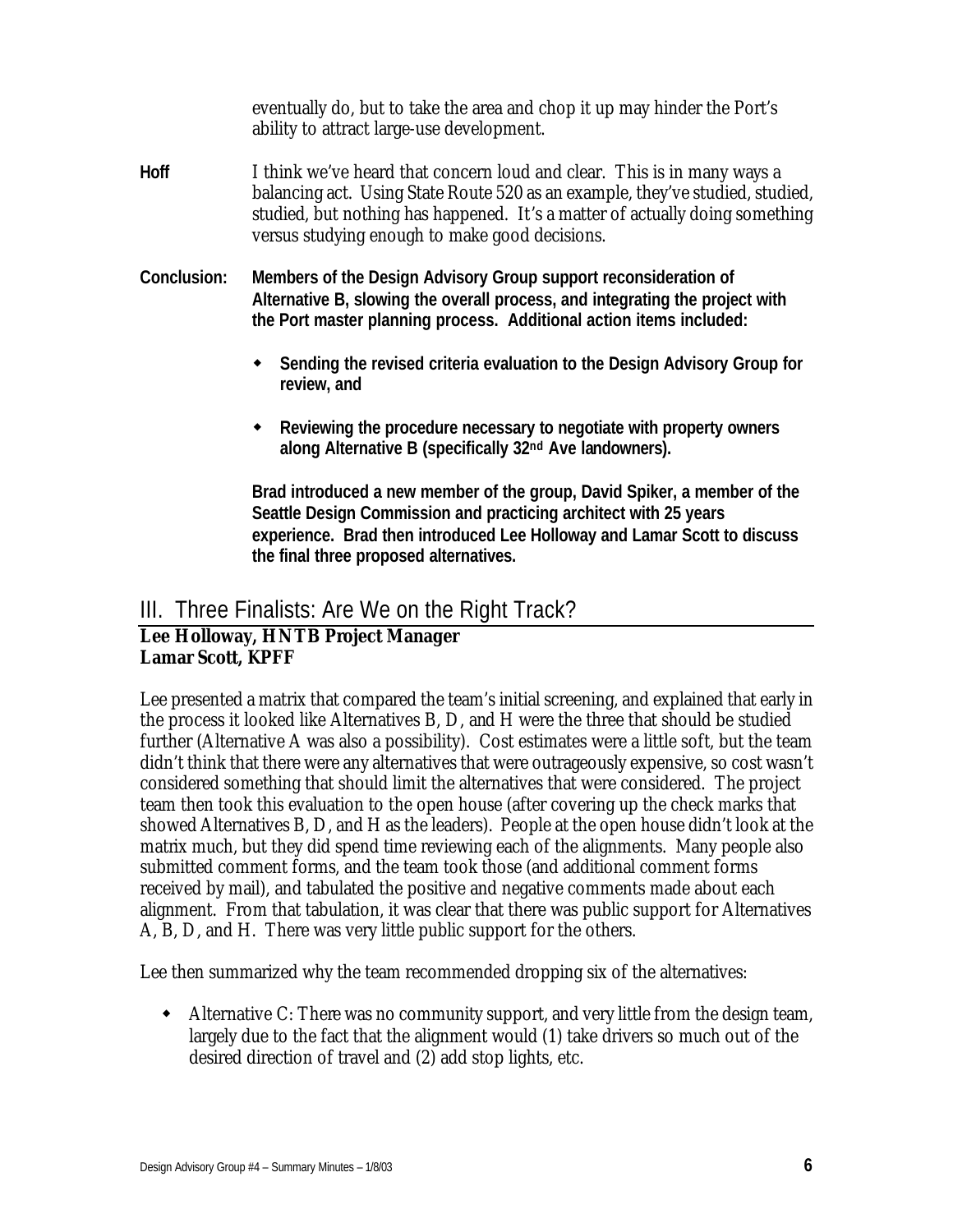- $\bullet$  Alternative E: This option would bring all traffic onto Thorndyke Ave, north of where drivers are used to connecting to Magnolia. The project team thinks that they can bring the road into Thorndyke Ave in a way that would work, but think that there still must be another connection in the south to work well. The alignment also forces drivers to take a long ways around from the south, and people in south and west Magnolia were not happy with the indirect route. Alternative E would cause many to travel through neighborhoods (cut-through traffic). The project team thought it was important to keep a connection located in the south.
- $\bullet$  Alternative F: This option presented the same type of problem as Alternative E (poor connection point with Thorndyke Ave).
- Alternative G: Again, this option does not include a southern connection, and would create a very long route compared to the existing route.
- Alternative I: This option is an attempt to make a nice, short connection, but does not function well due to the intersection with Thorndyke Ave at Boston Street. Alternative I would also create severe neighborhood impacts.

Lee explained that this reasoning limited the potential finalists to Alternatives A, B, D, and H. In terms of Alternative B, public comments were split approximately 50/50. Many good things could be said about the route from a transportation and urban design perspective, but environmentally it would be a nightmare. Cost-wise, Alternative B initially looks like it would be on the lower end, but as Kirk has mentioned, environmental mitigation could be expensive. The connection would be fine into south Magnolia, but the route would put all of the traffic up  $32<sup>nd</sup>$  Ave. Westbound traffic would be in good shape, but people wanting to head back to Thorndyke would find it tougher, and probably wouldn't want to wrap all the way around from  $32<sup>nd</sup>$  Ave.

Lee also noted that he is also personally concerned with the effect the route could have on Magnolia Village. By forcing all traffic up through  $32<sup>nd</sup>$  Ave, motorists would be drawn towards the Village, but if there is too much traffic, pedestrians and other regular customers could be driven away. While this concern is not a "deal killer," it is an issue that needs consideration. It's also clear that the Department of Ecology and Army Corps of Engineers would have significant issues with construction in or near water, and obtaining permits would take a great deal of effort.

After describing the team's reasoning behind eliminating some of the alternatives, Lee explained that there was a possibility that the team could be persuaded to reconsider other alternatives, or potentially evaluate four instead of three alternatives.

Lee then discussed the recommended alternatives.

• The public favored Alternative A because people are used to it, and because it would not result in much of a change [over current conditions]. There are some environmental problems with constructing near and over water, and it could be tough to include eastbound ramps. If there can only be westbound ramps like today, the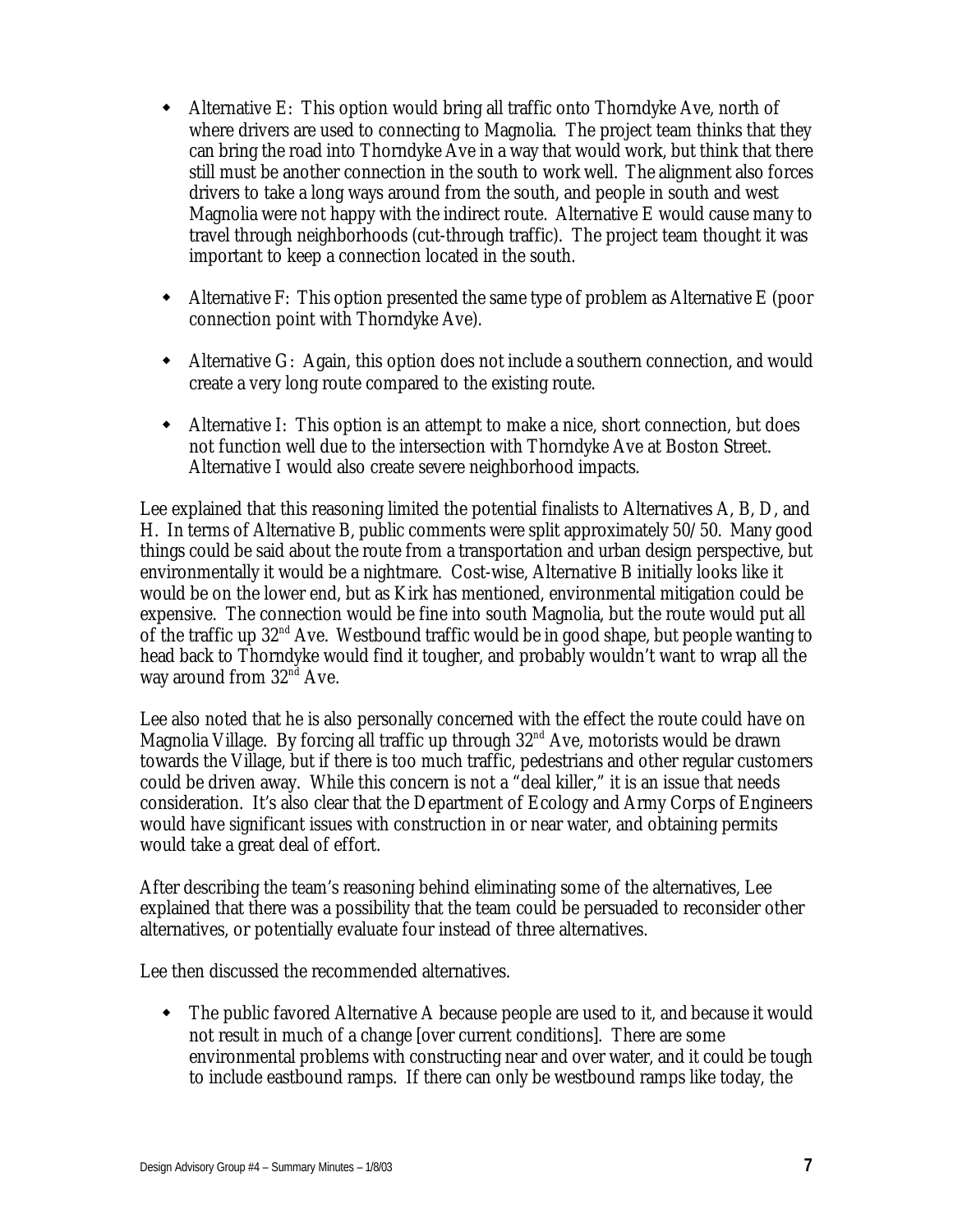team would need to figure out another way of creating access to the marina from the west.

- Citizens also favored Alternative D, which swings north to open up the waterfront a bit more. The option will have an impact on businesses, and the team will need to do further studies to keep City Ice and Trident Seafood whole and in a similar location. Lee thinks that a solution can be reached to make this happen.
- w Alternative H provides a fourth access point and relies on using the Galer Street flyover for the southern alignment. The northern alignment is new and would connect to  $23<sup>rd</sup>$  Ave W and Thorndyke Ave. The project team envisions that neither alignment would operate independently and effectively to support traffic, so the two routes would need to be used in combination. The way that the alignment will connect from West Galer Street will also be problematic, and the team will have to do some revisioning to make that work. The team will also need to look at business impacts in the Interbay area to see how they can be mitigated.

Lee explained that in general, each of the recommended alternatives offer a different look at the connection between Magnolia and  $15<sup>th</sup>$  Ave W. He then invited Lamar Scott to present information about possible revisions to eastern connections associated with Alternative H.

Lamar stated that the connections originally presented as part of Alternative H could be modified to work better. The advantage to Alternative H is that it disperses traffic in and out of Magnolia well, and thus could enhance traffic flow. The project team is now looking at how different connections might work, and are trying to put something new together. There are three ways to work the Wheeler connection on the east:

- (1) Create a ramp (the team is looking at different ways to connect northbound traffic to Wheeler),
- (2) Create a flyover at Armory Way (this raises the issues of right-of-way takings and potential conflicts with the Monorail), or
- (3) Create a "Y-shaped" intersection (suggested at the open house by Jeff Hummel) that would use Armory Way for southbound traffic off of Magnolia (this could create some difficulty with business circulation) and a tunnel crossing under  $15<sup>th</sup>$  Ave for northbound traffic connecting with Magnolia.

The third option doesn't interfere as much with Monorail and works in terms of grade. The team is now looking at benefits and costs associated with the three options.

Similarly at the southern connection, it looks like using the Galer Flyover to get over  $15<sup>th</sup>$ Ave does not provide the capacity that would be needed for the amount of traffic that will be generated. To improve the connection, the flyover could be modified to include a right turn-lane off of Galer that would directly connect southbound traffic to 15<sup>th</sup> Ave. Or, rather than use the flyover, something could be done that was similar to the crossings provided in Alternatives A and B to get over  $15<sup>th</sup>$  Ave. (This essentially becomes Alternative D with a second northern connection, but it still needs to be looked at as a possibility.)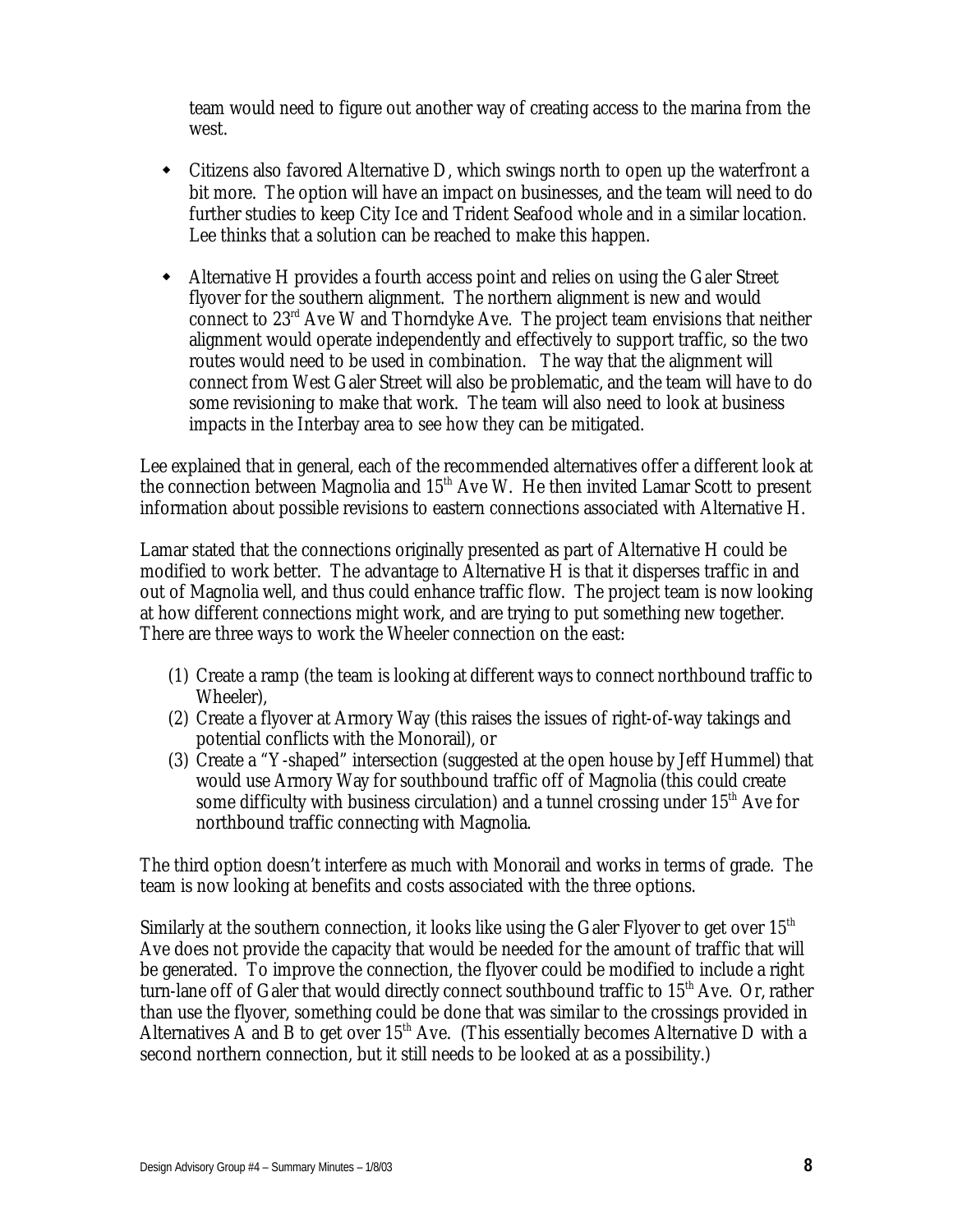| Coney        | Does Alternative A become an earthquake hazard again?                                                                                                                                                            |
|--------------|------------------------------------------------------------------------------------------------------------------------------------------------------------------------------------------------------------------|
| Holloway     | No, we'd need to do soil improvements on areas of fill, perhaps like "Super"<br>soil" or some other soil/concrete mix. We'll probably need to do soil<br>improvements regardless of which alternative we choose. |
| Chamberlain  | Part of Alternative A is a structure on pile, not fill, between the west yard and<br>Pier 90, so you'd be working in a shoreline area, not an area of fill.                                                      |
| Kenworthy    | What is your rational for looping Alternative D to the north?                                                                                                                                                    |
| Holloway     | To get it away from the waterfront and allow more contiguous land for<br>maritime uses.                                                                                                                          |
| <b>Scott</b> | The alignment also gives us more flexibility to make better connections to<br>the Port property (e.g., room for eastbound ramps).                                                                                |
| Kenworthy    | It's ironic that to protect water-dependent businesses, you're proposing to go<br>right through them.                                                                                                            |
| <b>Jones</b> | Moving the connection to a more central area could allow for east and west<br>connections.                                                                                                                       |
| Kenworthy    | Can you say more about the connection on the east end and how you<br>envision that Alternative D might enhance mobility on 15 <sup>th</sup> Avenue, an<br>important arterial.                                    |
| Holloway     | I don't think it's going to enhance mobility, but it won't hinder it, either.                                                                                                                                    |
| Kenworthy    | Will an effort be made to see what will enhance mobility?                                                                                                                                                        |
| Samdahl      | We're not far enough yet to talk about enhancing mobility. We have a few<br>ideas, but we'll need to take a closer look at the alternatives to determine how<br>the project will impact 15 <sup>th</sup> Avenue. |
| Kenworthy    | Would it be fair to say that you'll eventually look at what will enhance traffic<br>on $15^{th}$ Ave?                                                                                                            |
| <b>Jones</b> | That's what we're going to do during the next step (along with looking at<br>other concepts more closely).                                                                                                       |
| Coney        | Does Alternative D retain the Garfied portion of Bridge? Would that be a<br>good way to design this alternative? [The ramp build in 1957.]                                                                       |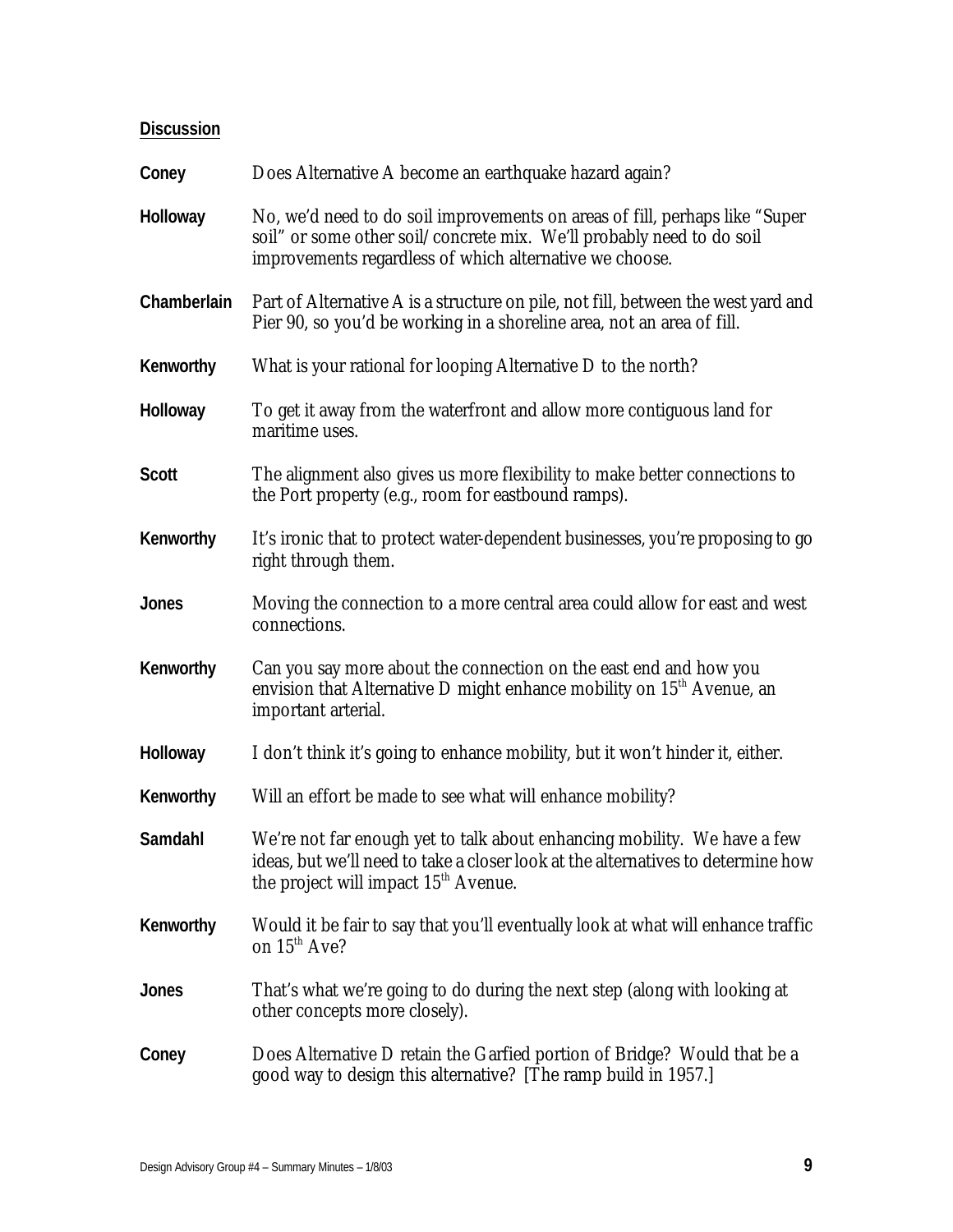| Holloway      | We're looking at using that portion or replacing it in a similar configuration.<br>The answer is yes.                                                                                                                                                                                                                                 |
|---------------|---------------------------------------------------------------------------------------------------------------------------------------------------------------------------------------------------------------------------------------------------------------------------------------------------------------------------------------|
| <b>Spiker</b> | On Alternative D, could you just use the Galer Street Flyover?                                                                                                                                                                                                                                                                        |
| Holloway      | That's not a great option. What can be done is the addition of the<br>southbound ramp from the flyover that would enhance traffic that wants to<br>move from the west and go south.                                                                                                                                                   |
| Coney         | How many reiterations of designs would there be? Would we get to see<br>those reiterations?                                                                                                                                                                                                                                           |
| <b>Jones</b>  | Probably around three on those alternatives carried forward. You would see<br>them monthly at your regular meetings.                                                                                                                                                                                                                  |
| Holloway      | Yes, at least two or three. We've got some work to do to get these<br>straightened out.                                                                                                                                                                                                                                               |
| Coney         | People from several neighborhoods are interested in impacts to the<br>15 <sup>th</sup> /Elliott Ave corridor. This corridor could become a big blockade.                                                                                                                                                                              |
| Holloway      | I think we're close to having a good group of recommendations to analyze<br>further. I think that we've got three fairly distinct, different alternatives to<br>look at. A lot of them end in the same places, but where they go and the<br>services they provide in between are different. (And we may decide to look<br>at others.) |
| Hoff          | We're running a bit low on time, and I wonder if you'd like to see Lamar's<br>piece and perhaps save the Olmsted discussion for February?                                                                                                                                                                                             |
| Kenworthy     | Last time Lesley talked about the opportunities to improve Olmsted linkages<br>and I think it wouldn't be helpful to go away today without a discussion of<br>that topic. It's hard to understand why Alternative H is still on the table.                                                                                            |
| Conclusion:   | Group members would appreciate more information on impacts and<br>potential improvements in light of the Magnolia Bridge Project. With no<br>additional discussion, Brad introduced Don Samdahl to discuss the<br>implications of future growth in the project area.                                                                  |

## IV. The Long View

#### **Don Samdahl, Mirai Associates**

Don described what studies of future demographic trends have revealed. Keeping in mind that details are still fairly vague, as are characteristics about how the routes might function, the team looked ahead 30 years to 2030 conditions to help figure out what needs to be considered when looking at possible design options.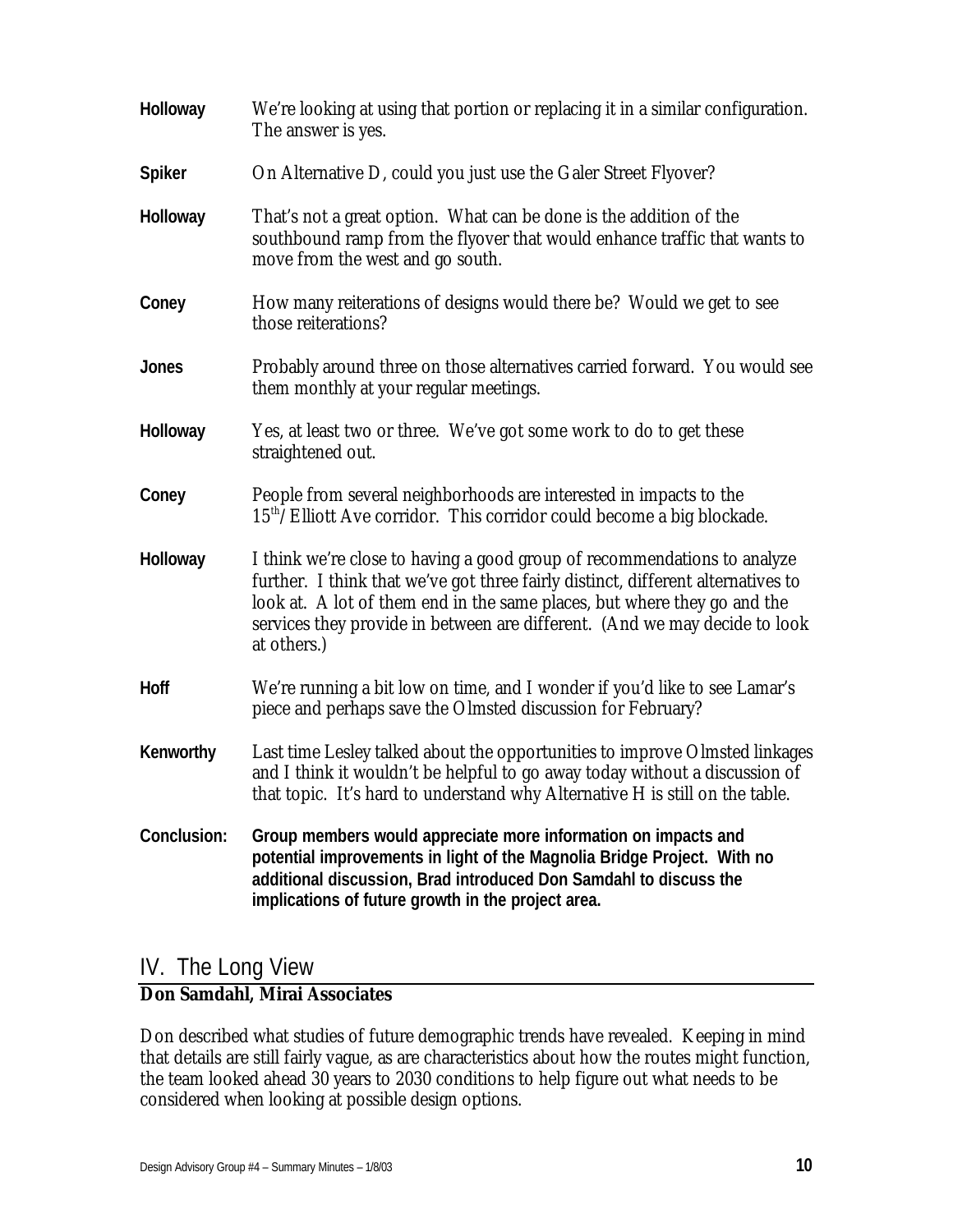To evaluate growth projections, Don broke the project area into four sections (which didn't cover all of Magnolia, but did encompass the eastern parts that were most impacted). Magnolia is projected to see a total increase in households of about 25%, most of which will be multi-family dwellings in the Thorndyke area. This area has been a focus for the city as part of its planning efforts (and planning efforts of the Puget Sound Regional Council). Don explained that he would be happy to entertain questions about specific numbers, but to date has been looking more at general implications and trends. This increase in households would be coupled with some, but not much, increase in employment.

To the north, employment projections have been based on current zoning. This area could see a substantial increase in employment. The Port and southern areas could also see a substantial increase (due to Amgen, etc.). Potential numbers are given in terms of growth, and Don will determine what this means in terms of traffic by running the numbers through a model. The team will compare existing conditions against 2030 conditions. Based on initial estimations (during afternoon peak hours) the team expects pretty substantial increases in traffic.

By taking an initial look at what this growth means to individual facilities, the team then reviewed existing daily traffic on facilities. By the year 2030, many local facilities (like Magnolia Bridge) are looking at a 50% increase in demand due to growth, which the team would need to take into account when designing a new facility. The team is most concerned with impacts to Elliott Ave/ $15<sup>th</sup>$  Ave, as was voiced by advisory group members. At this point, modeling is showing 50% demand increases south of the bridge, and greater demand north on the Ballard Bridge (which can't actually handle that large an increase). The team is trying to figure out why that's happening.

The increase in demand on Elliott Avenue is coming from Magnolia (30%), Interbay (30%, attributable in part to Amgen and the Port), and through-traffic and growth from other areas to the north (30%). The team will be able to bring better numbers to the February meeting, and will also be looking at 2010 scenarios.

| Coney   | Are you taking into account future increases in residential growth in<br>fisherman's terminal. |
|---------|------------------------------------------------------------------------------------------------|
| Samdahl | I'm sure we do. We've got estimates for those areas and can provide them to<br>you.            |
| Coney   | Will you also provide volume/capacity ratios for the area?                                     |
| Samdahl | Yes. We'll provide several different ratios (e.g., delay, capacity, congestion,<br>$etc.$ ).   |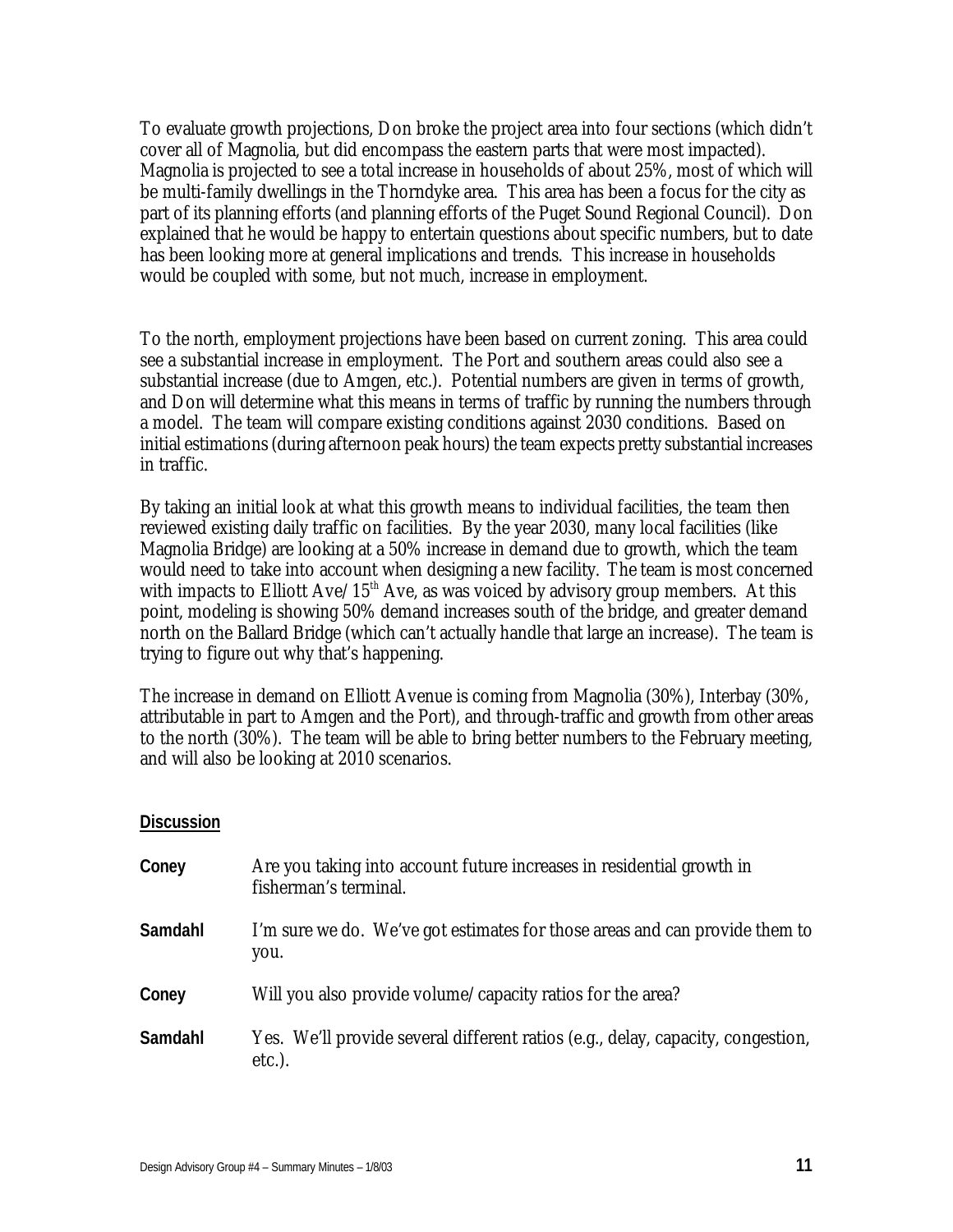| Kenworthy     | Can we get copies of these maps, and also a statement of the source of these<br>projections. That would be helpful.                                                                                                                                                                                                                                                                                                                    |
|---------------|----------------------------------------------------------------------------------------------------------------------------------------------------------------------------------------------------------------------------------------------------------------------------------------------------------------------------------------------------------------------------------------------------------------------------------------|
| Samdahl       | I was going to hand some of this information out today, but we were still<br>working on them, so I'll be able to provide that information prior to our<br>February meeting.                                                                                                                                                                                                                                                            |
| Hummel        | Am I right in thinking that you're showing traffic increase on Elliott Ave that<br>is less than on the Ballard Bridge. Isn't that a reverse trend? Where are you<br>predicting traffic flows are increasing?                                                                                                                                                                                                                           |
| Samdahl       | Your point is well taken. You would think those numbers are reversed.<br>We're still looking at why that's occurring. Some southbound traffic could<br>be heading toward I-5 before getting to Elliott Ave.                                                                                                                                                                                                                            |
| Kenworthy     | In terms of that comment, it would be helpful to have origin/destination<br>information. To date, generating this kind of traffic information has not<br>been taken seriously by Seattle. This would be good to know. The<br>connections to Terminals 5 and 18 are critical for freight, but some vehicles<br>are not coming all the way south (they cut east toward I-5). Nickerson, for<br>example, provides a route to the freeway. |
| Samdahl       | We do have information on basic traffic patterns.                                                                                                                                                                                                                                                                                                                                                                                      |
| <b>Spiker</b> | Have you considered impacts associated with the Monorail?                                                                                                                                                                                                                                                                                                                                                                              |
| Samdahl       | Not much to date. We'll have to look at that interaction more closely.                                                                                                                                                                                                                                                                                                                                                                 |
| Conclusion:   | Don will conclude growth and traffic projections prior to the February<br>Design Advisory Group and will send this information (maps, sources of<br>information, etc.) to the group members. Brad then invited Lesley to provide<br>additional information on the Olmsted legacy.                                                                                                                                                      |

# V. How the Magnolia Bridge Fits into the Olmsted Legacy

#### **Lesley Bain, Weinstein Copeland Architects**

Lesley provided a brief explanation of the Olmsted legacy and how it affects what the group is considering for the Magnolia Bridge replacement facility (particularly in relation to Alternative H). It has been almost 100 years since the Olmsteds were hired to do comprehensive planning for the City of Seattle. Frederick Law Olmsted. Sr. (of Central Park fame) is sometimes called the father of comprehensive planning, and passed the company on to his son. The Olmsted's worked all over country, and worked for many years in Seattle on the plan and on private estates and parks themselves. They also worked in places like Spokane, the Gorge, Tacoma (plan was never implemented), Portland, Denver, and California. The Olmsteds worked at times when cities were growing quickly, and were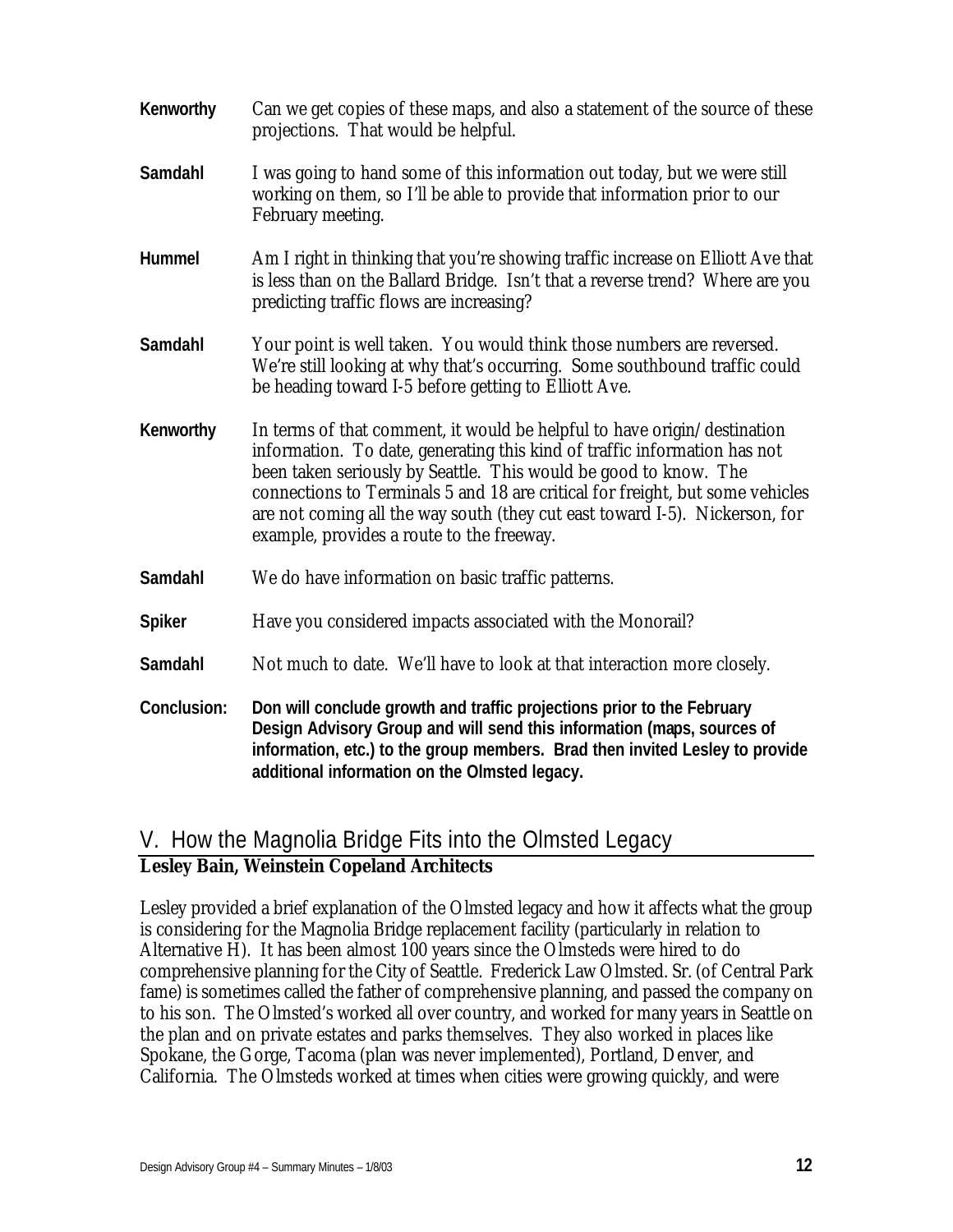remarkably prescient. Lesley believes that it's amazing that we're still looking to the Olmsteds for guidance nearly 100 years after the plan was presented.

The car was introduced to Seattle in 1900 (there weren't many cars in downtown for several years), but there were many bicycles and carriages. The Olmsteds thought that Seattle should have a linked system of parks and green areas. At the time when they were working, they were interested in creating a system of pleasure drives. As Lesley stated, if we think about that today, it sounds like an oxymoron, but the wisdom of that spirit is what we might want to consider in this project. Lesley explained that she copied relevant pages from the plan that the Olmsteds presented, and explained that some of the principles they emphasized could be incorporated into the design team's efforts. Some of these principles include scenery (boulevard system of beautiful drives), suitability (use of natural topography), sanitation (attuned to the physical and mental health of the traveler), and spaciousness. The Omsteds favored swooping routes where vistas would change. (Our current behavior of "beeline commuting" does not mesh well with Olmsted's intentions.) Another highlight of Olmsted's plan was the separation of different transportation modes (e.g., carriages, bicycles, horses, pedestrians, etc.).

Lesley directed the group's attention to the map she provided and explained that Interbay was not always tidelands. Lesley said the team has been thinking about how to separate users, and she thinks this could be a good idea to, for example, create separation between industrial and residential uses. Alternative H presents interesting concepts by, for example, creating a difference between street-level and overpass traffic, and could do a better job of supporting Port and Interbay development. Lesley also stated that she was less fond of routes that take residents at the at-grade level through Interbay (because they are much less attractive routes for the driver). These questions will require a good amount of thought. Thorndyke Ave was initially a part of the Olmsted plan and holds promise as a boulevard street (it could be quite beautiful).

#### **Discussion**

| <b>Spiker</b> | The idea of grade separation supports the notion of not using proposed<br>routes. Are you suggesting that Thorndyke not become part of a route, or<br>that it be enhanced?                                                                                                                                                          |
|---------------|-------------------------------------------------------------------------------------------------------------------------------------------------------------------------------------------------------------------------------------------------------------------------------------------------------------------------------------|
| <b>Bain</b>   | I don't necessarily have an answer to that question, and don't know exactly<br>how to integrate Olmsted. I just want us, to the very best of our ability, to<br>support users and be mindful of good ideas. The "beeline" mentality might<br>be O.K. It's a matter of value judgments and what's appropriate in our day<br>and age. |
| Conclusion:   | With no further discussion, Brad opened the floor to closing and public<br>comments.                                                                                                                                                                                                                                                |

### V. Public and Closing Comments

#### **Brad Hoff, EnviroIssues**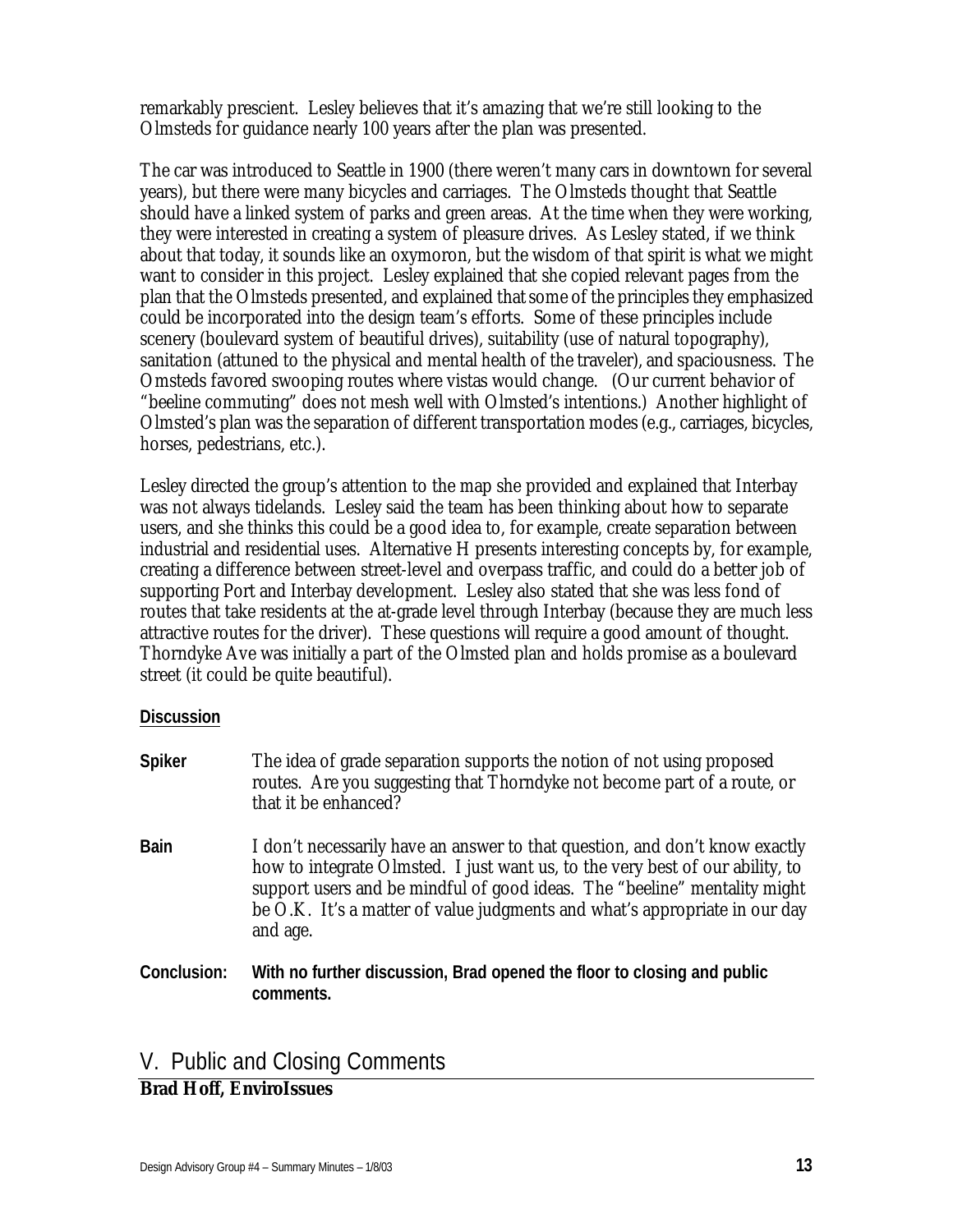Brad asked the members of the design advisory committee to comment on how the process feels to date, and to offer any thoughts about presumably moving the three proposed finalists forward. He noted that there has been a large amount of information presented, and that it might take a while to process all of it.

- **Lorentzen** I'm not totally sure what you're looking for, but I think the format is comfortable. Maybe when you're setting up the timeline, you might anticipate and set up an agenda where more time is allotted to complicated questions. Otherwise, I feel comfortable. It's almost impossible to anticipate what might generate a lot of discussion, but leave enough time if you can. If you misjudge, it's no crime to end a meeting early. Winnowing down the alternatives has been a good process, and my experience has been good. My thoughts on Alternative B, which I understand is half-way on table, is that in spite of litigation, I think if you give it a little more time, you may come up with things that change minds, which is worth a try. In terms of the groups I represent, the Friends of Queen Anne met at the beginning of December and felt that they'd rather wait to weigh in on the discussion until there is more "meat" than what I had to present at that time. They rely on this group [the design advisory group] to represent neighborhoods, and will wait for more fleshed out detail to comment.
- **Holmstrom** I'm enjoying being a part of this process. I'm confused sometimes and appreciate the questions of others who are here. I'm also concerned that Alignment B might be dropped, I think it deserves further consideration. Lee said he was concerned about dumping all the traffic from  $32<sup>nd</sup>$  into the Village. I'm sure we can address that issue creatively. Cost-wise, too, I think Alternative B would cost less. Also, I like how we went over the different alignments, and I jotted down notes during that discussion. I realize that we're on a long journey, and that nothing will be decided overnight. I'd like more time to get and give feedback. I haven't heard a lot about the project from the average person on the street. Many have supported Alternative B, and this choice was important to those I have talked to. I'm not sure Alternative H will work with the connection to Thorndyke. Having lived on that side I think cut through traffic would be an issue. I'm also not clear on how the ramps would work on the northern part of the alignment.
- **Smith** Clearly, the best parts of the four finalists will be looked at and melded. If you have four good alternatives (and I think it's premature to dump Alternative B), I think having one at-grade (Alternative B) is pretty important, especially if you tied it in with Alternative H. Before this project, I never would have thought that two access points would be needed, but if we got to use Alternative B and Alternative H further north, it might work. Magnolia Village is really happy with the concept of Alternative B, and if just one EPA lawyer threatens, then I think you should deal with it. I think the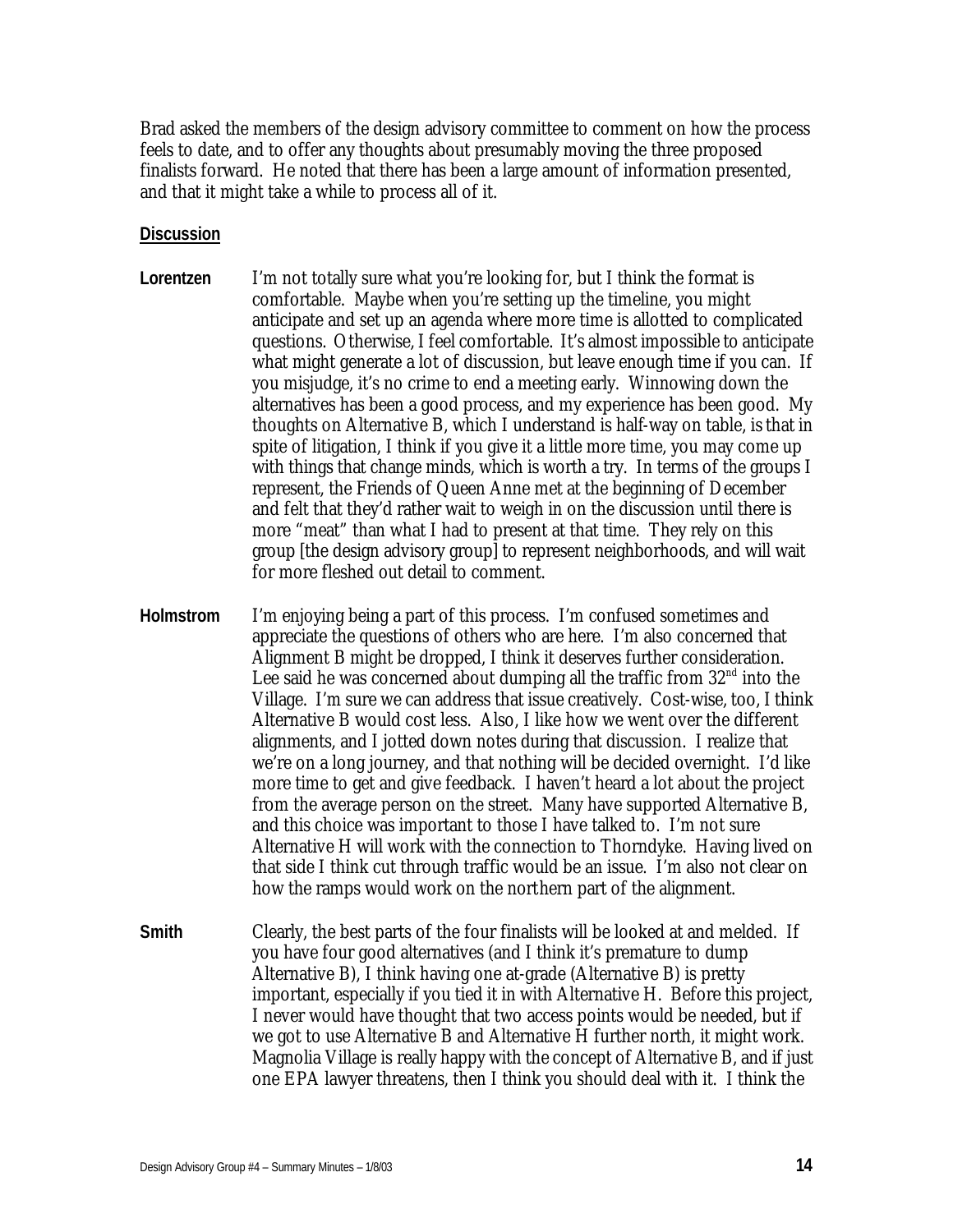process is good, the Magnolia Chamber loves Alternative B, and the idea of an at-grade option provides added seismic safety.

- **Fahlman** From the two-wheeled perspective [bicyclists], I'm still waiting. It really doesn't matter where the alignment falls, but whether there is a bike path and connections. Alternative B is the best, and I echo others in their support of the option. You may have to sweeten deals. I wonder: must you condemn, then go through a negotiating process, or go through the negotiation process and then condemn? As we get closer, groups that are more affected will say "wait a second." There are a couple of big players here, and their vote is important. Someone is going to have to take the lead. We don't want to be wrapped up for the next 10-15 years, but maybe our group should be pushing the tempo. I think that it would be OK to take a month or two off at this point.
- **Calhoun** I don't get much feedback from the Queen Anne Chamber because most of the members don't go to Magnolia and don't want to be bothered with this project. Personally, I come over to Magnolia a lot. I will often take the bridge, but if I'm going south, I will almost always take Dravus and won't come down to the Magnolia Bridge. I then use Government Way or Thorndyke, and I think many others do the same. Maybe one time in 100 I'll take Magnolia Bridge from the north. Providing access from the south, and having the extra bridge to the north, I would use that more than one further south.
- **Montaño** I agree with the Chamber's support of Alternative B, as it improves safety (we need to look at one option that will be more safe and at-grade). The Magnolia Community Club supports exploration of this option. Safety is a very important consideration. From an aesthetic point of view, the existing bridge provides spectacular views. Alternative B doesn't have the most attractive approach (dark and somber). Neither of the schemes show how Magnolia residents will have access to the marina (and Alternative B looks like it wipes out Smith Cove Park). There is great hope of having a sports complex there. I do understand, though, that you can't do too many things.
- **Chamberlain** In terms of process, right now it feels rushed. With three alternatives, you still need to go see the Port Commission, and you're moving very quickly. There seems to be some inconsistency in the evaluation, I just sense that, in terms of our feeling rushed and where we are. I think it would be prudent to complete cooperative studies to see what's going on in the project area. There's a lot going on, and it would make sense. In terms of the proposed finalists, I've already stated my opinions. I hope that Alternative B continues to be evaluated. It is concerning that you received threats from one EPA attorney and, in a matter of hours, you pulled Alternative B off the table. That's a concern, which may just be from our perspective, but that's how it looks. I think it's time to slow down.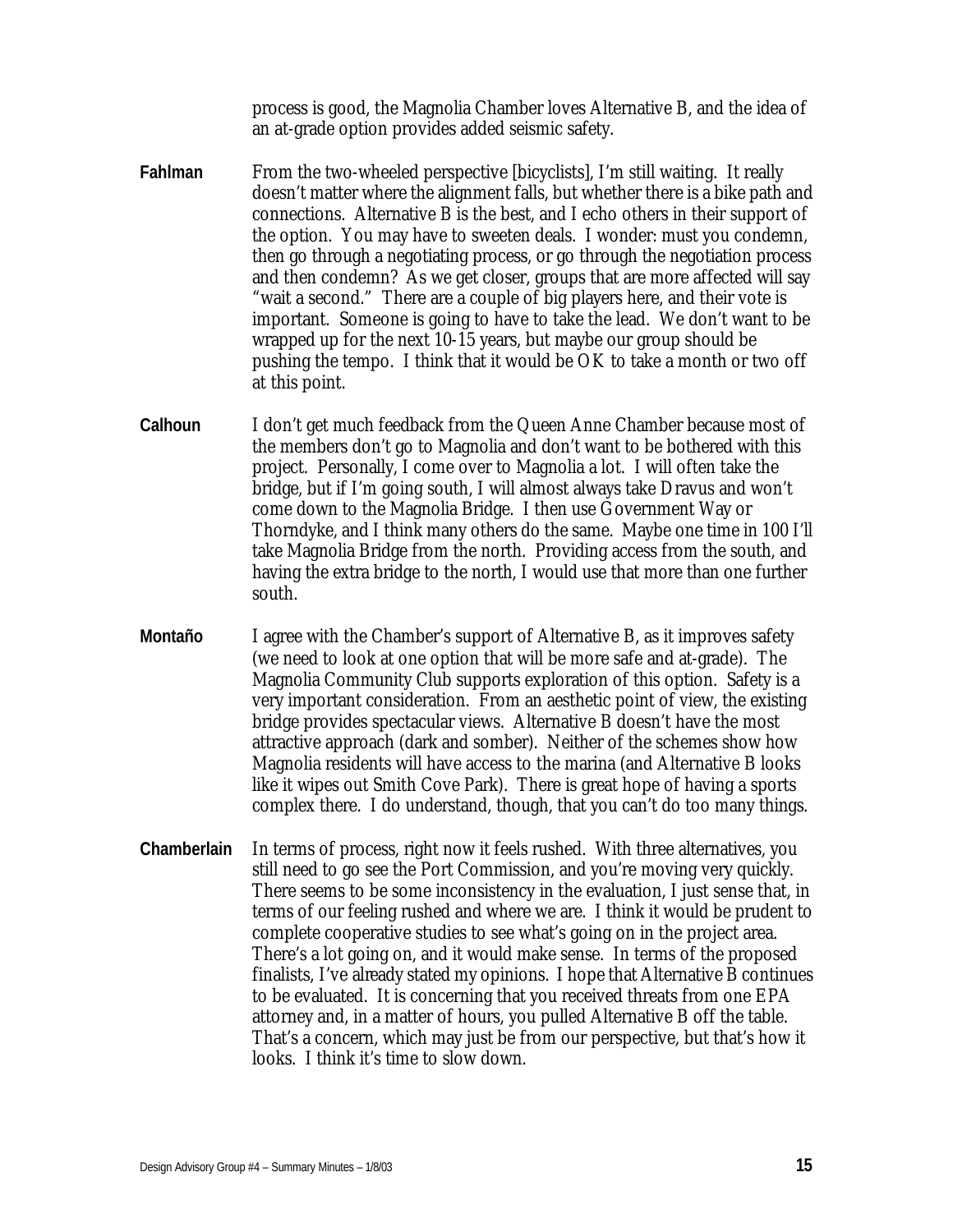- **Kenworthy** I think it's time to take deep breath. It was particularly useful to hear about projections on future growth in the area. I wonder how the consulting team work could be sequenced so the Port could move forward on master planning without this project being on full-throttle. I'm eager to see how the project could work to improve  $15<sup>th</sup>$  Ave traffic. If you think of an artery, it's an appropriate comparison (as this corridor connects the north to the south, and if it doesn't work, we choke). We are the most freight-dependent state, and the  $15<sup>th</sup>$  Ave corridor is crucial. Could this work be sequenced? I also appreciated Kirk providing some political context. What I'm hearing from constituents is "Do we really need to replace the bridge, and what's wrong with the current alignment?" I recognize that the structure is an engineering feat, but the alignment is not broken. Why, when there is a huge shortage in funding money (for project's like the Viaduct) are we looking at more expensive options? Magnolia is just one neighborhood in a city with so many transportation issues. Again, I think that time is a cure-all. I appreciated Jose's comments about the aesthetics of 32nd Ave, but I think Alternative B is still an attractive option. Time might solve some of the issues raised about Alternative B. The market might be worked out if given time.
- **Spiker** I'd like to pass today.
- **Foxworthy** I think that there needs to be more discussion about the separation of modes that Lesley brought up (regarding intersections and traffic through Interbay). What sort of impacts to local commuter traffic will occur with these options? I think it is worthwhile investigating Alternative B. It shouldn't be summarily abandoned, and attempts should be made to find solutions. I also think we need to find out more about Port property, and I support Lise and Dakota. In looking into the future, I feel like we're engaged in a kind of ad hoc master planning, but we don't have a feel for what's actually going to be there. We have no idea what might be developed.
- **Traven** I was devastated when I heard about taking Alternative B off the table because it was the only one that excited me. It's the only one that's different. Alternative H is nice because it provides two access points, but it does nothing for the Village. Of those I've talked to, most can't understand why we aren't going to look closely at Alternative B. I don't relish the idea of this group plotting to take people's homes, but this process has helped me understand that there is a greater good, and that we can work towards community goals.
- **Hummel** I brought copies of an alignment I created, which is a variation on Alternative H. I'd originally used Alternative B, but pulled it off after hearing about the litigation.
- **Jones** Jeff Hummel is an architect who has worked in the Interbay area for the last 5 years, and on Pier 89.